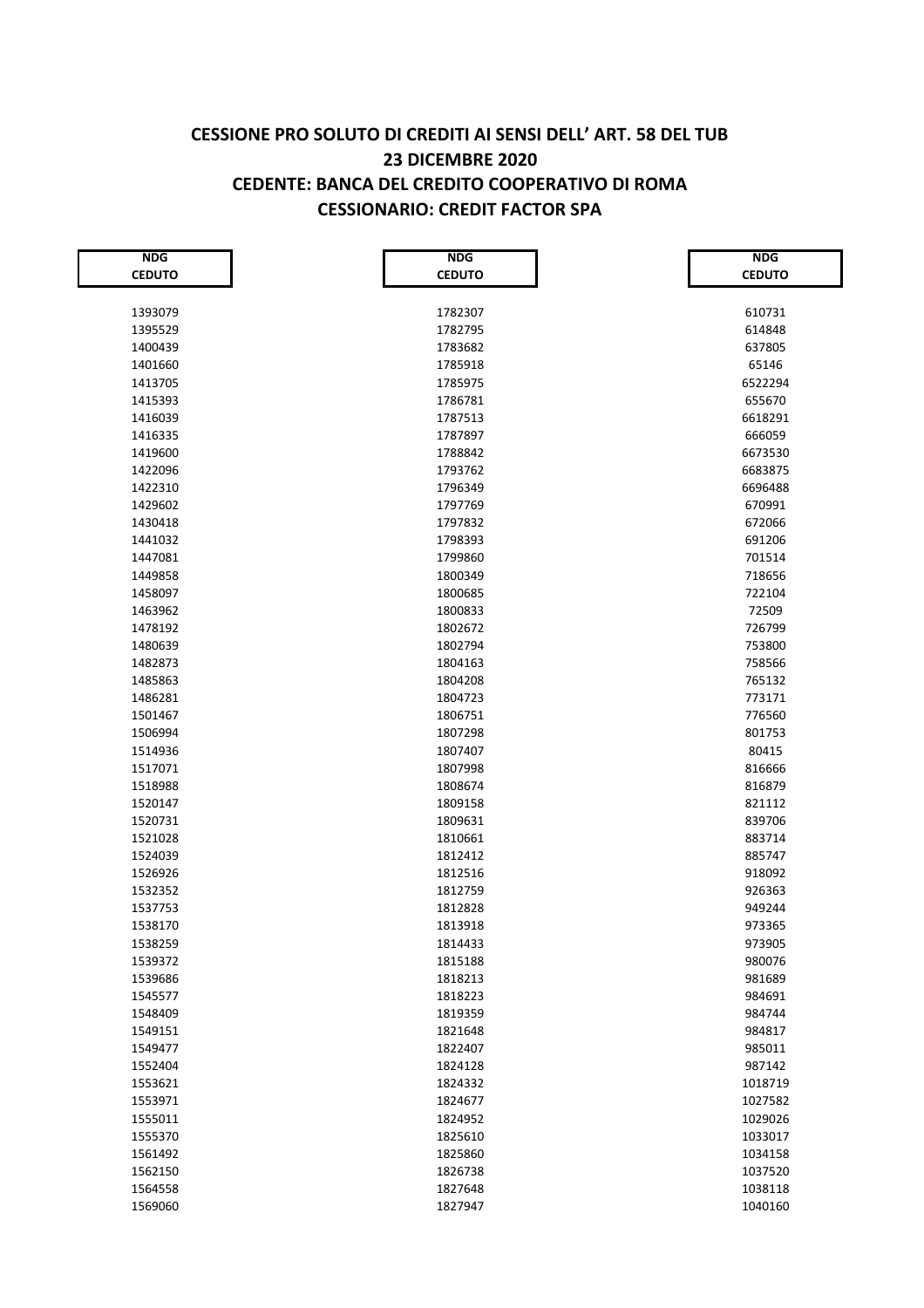| 1570877 | 1829111 | 1046439 |
|---------|---------|---------|
| 1577888 | 1829811 | 1049770 |
| 1578522 | 1830998 | 1050250 |
| 1583335 | 1831224 | 1053254 |
| 1583854 | 1833061 | 1060302 |
| 1586223 | 1833397 | 1062291 |
| 1586543 | 1835086 | 1065979 |
| 1587055 | 1835333 | 1074496 |
| 1588231 | 1835712 | 1084377 |
| 1591931 | 1835988 | 1107551 |
| 1593404 | 1836114 | 1108212 |
| 1595548 | 1836908 | 1109469 |
| 1599261 | 1841193 | 1120667 |
| 1604080 | 1841507 | 1127960 |
| 1609391 | 1842758 | 1135301 |
| 1609656 | 1843384 | 1138467 |
| 1611269 | 1843546 | 1139517 |
| 1614453 | 1843599 | 1158871 |
| 1614528 | 1843772 | 1159661 |
| 1616308 | 1844400 | 1165564 |
| 1617456 |         |         |
|         | 1844844 | 1168824 |
| 1620237 | 1846952 | 1170505 |
| 1620693 | 1847944 | 1178197 |
| 1620863 | 1848514 | 1187281 |
| 1621133 | 1849580 | 1202025 |
| 1621762 | 1852163 | 1210422 |
| 1622537 | 1852661 | 1221790 |
| 1623805 | 1853099 | 1224653 |
| 1628550 | 1854125 | 1227188 |
| 1629112 | 1854195 | 1228962 |
| 1629618 | 1854894 | 1232052 |
| 1629664 | 1856495 | 1234198 |
| 16327   | 1858126 | 123493  |
| 1633904 | 1861409 | 1238488 |
| 1637633 | 1861733 | 1240570 |
| 1640442 | 1862616 | 1243314 |
| 1645002 | 1862848 | 1253141 |
| 1646975 | 1863032 | 1261748 |
| 1649384 | 1864662 | 1269107 |
| 1650736 | 1865037 | 1270329 |
| 1651023 | 1866090 | 1281626 |
| 1651099 | 1866326 | 1283709 |
| 1654674 | 1867337 | 1296213 |
| 165687  | 1868844 | 1298034 |
| 1657606 | 1868975 | 1309929 |
| 1660781 | 1871099 | 1312672 |
| 1661933 | 1871554 | 1317511 |
| 1664828 | 1873531 | 1318385 |
| 1666419 | 1873545 | 1321960 |
| 1666423 | 1874168 | 1323110 |
| 1672276 | 1874705 | 1323365 |
| 1672611 | 1874939 | 1324112 |
| 1673354 | 1875066 | 1324851 |
| 1674810 | 1875558 | 1327700 |
| 1675385 | 1875663 | 1333793 |
| 1683331 | 1875998 | 1335873 |
| 1686645 | 1878741 | 1340648 |
| 1689494 | 1879413 | 1353834 |
|         |         |         |
| 1690891 | 1879615 | 1357541 |
| 1691596 | 1880610 | 1359838 |
| 1692746 | 1881368 | 1371848 |
| 1692790 | 1882177 | 1384728 |
| 1700381 | 1882241 | 1389845 |
| 1701111 | 1882702 | 1392662 |
| 1702458 | 1883199 | 1399617 |